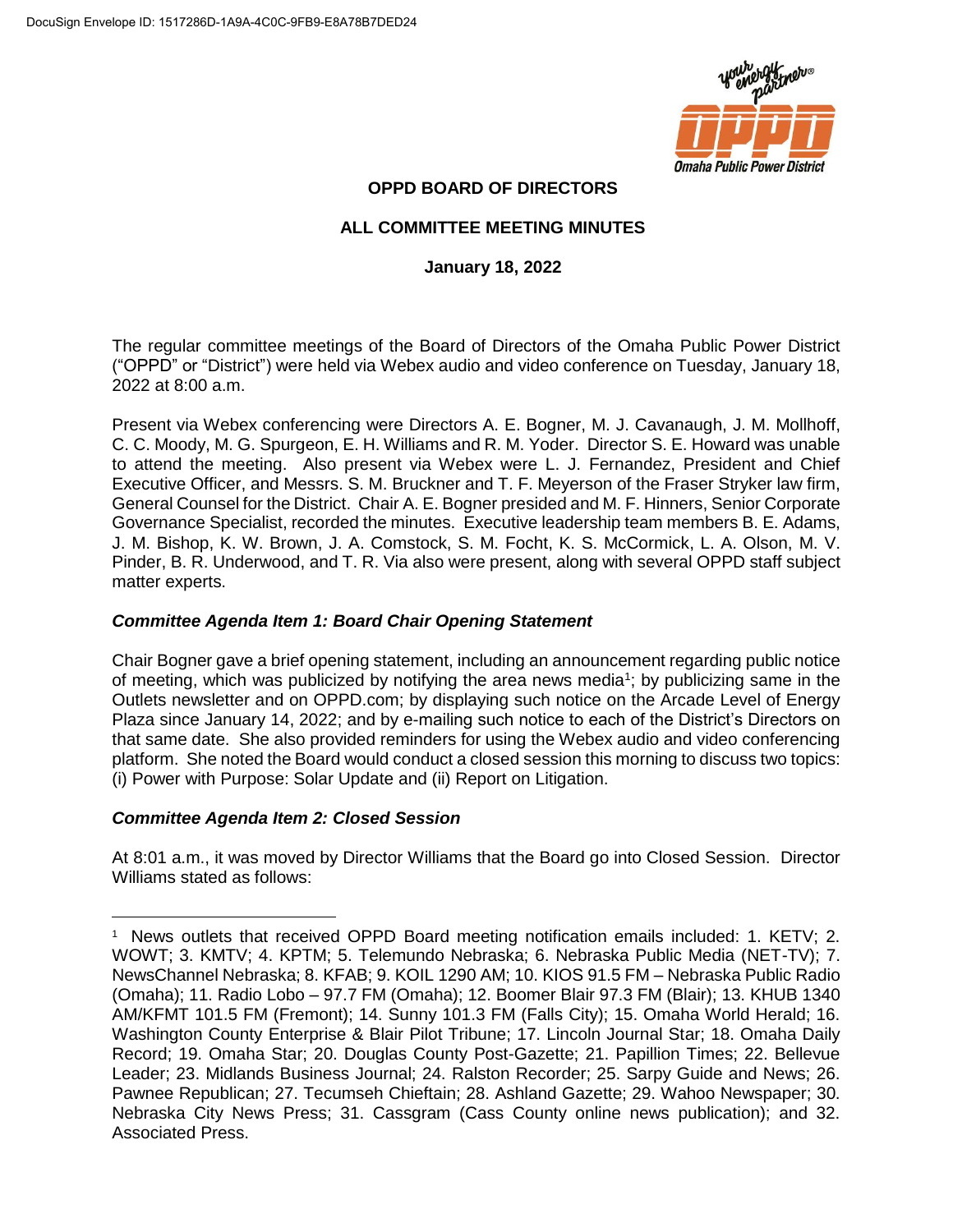> *"I move that the Board go into closed session at this time (8:01 a.m.) to discuss two topics: (i) Power with Purpose: Solar Update and (ii) a report on litigation.*

> *With respect to the Power with Purpose generation resource project solar update, a closed session is necessary for the protection of the public interest because the discussion will involve competitively sensitive utility infrastructure information, including potential pricing that would create a competitive disadvantage for the District if known by its business competitors, and also would create a competitive disadvantage for the District if known by potential contractors and property owners that may be involved in the infrastructure projects. The update also may involve discussion of legal matters, including contract negotiation matters that are protected by the attorney-client privilege.*

> *With respect to the report on pending and potential litigation matters, a closed session is necessary because the discussion involves legal advice and strategy that is protected by the attorney-client privilege and attorney work product doctrine."*

The motion was seconded by Director Cavanaugh.

Thereafter, the vote was recorded as follows: Bogner – Yes; Cavanaugh – Yes; Howard – Absent; Mollhoff – Yes; Moody – Yes; Spurgeon – Yes; Williams – Yes; Yoder – Yes. The motion carried  $(7-0)$ .

Chair Bogner read the following:

*"The motion to go into closed session has passed. This closed session will be limited to discussion regarding two topics: (i) Power with Purpose: Solar Update and (ii) Report on Litigation. No votes or other action will be taken."*

After confirming the Board members, President Fernandez, members of the executive leadership team, S. M. Bruckner and T. F. Meyerson, General Counsel, M. F. Hinners and staff subject matter experts were present, the Webex Event was locked to prevent additional attendees from joining. The Board then conducted its closed session discussion of the Power with Purpose Solar Update.

At 9:00 a.m., the Power with Purpose staff departed the meeting and additional attorneys from Fraser Stryker joined the meeting to provide a report on litigation.

At 9:37 a.m., the Board took a break. No further business was discussed. The Webex Event was unlocked to allow OPPD staff and the public to join.

At 10:00 a.m., a motion was made and seconded to reconvene the meeting in open session.

Thereafter, the vote was recorded as follows: Bogner – Yes; Cavanaugh – Yes; Howard – Absent; Mollhoff – Yes; Moody – Yes; Spurgeon – Yes; Williams – Yes; Yoder – Yes. The motion carried  $(7-0)$ .

Chair Bogner stated: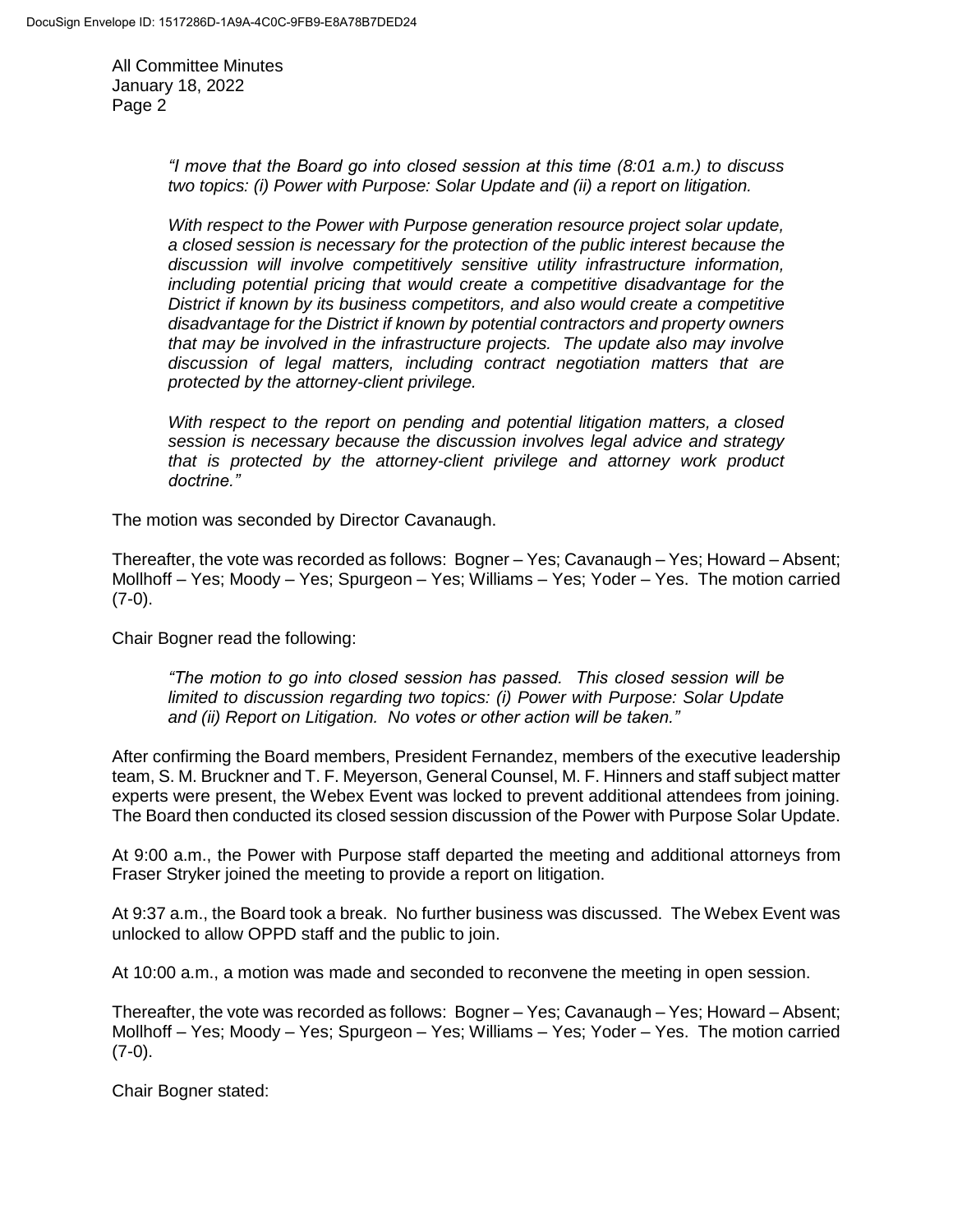> *"The motion to come out of closed session at (10:00 a.m.) is carried. This closed session was limited to discussion regarding two topics: (i) Power with Purpose: Solar Update and (ii) Report on Litigation. No votes or other board action were taken during the closed session."*

### *Committee Agenda Item 3: Public Session – Board Chair Opening Statement*

Chair Bogner welcomed members of the public and gave an overview of the meeting agenda and reminders for using the Webex audio and video conferencing platform. She informed the public that per the Board's Guidelines for Public Participation, the Board does not take public comment during the All Committees meeting. The Board will take public comments at the Board meeting on Thursday, January 20, 2022. With the escalation of COVID-19 rates in our area, the Board meeting will be conducted remotely via Webex Events and will begin at 5:00 p.m.

Chair Bogner stated all board members except S. E. Howard were present via Webex, along with members of the executive leadership team and several attendees, consisting of OPPD employees and members of the public.

### *Committee Agenda Item 4: Safety Briefing*

President Fernandez provided physical and psychological safety reminders, including current safety focus reminders about: (i) walking, working and driving in winter conditions; (ii) sprains, strains and tears; and (ii) stopping work when distracted, unsure or confused.

#### *Committee Agenda Item 5: Governance Committee*

#### **Governance Committee Chair Report**

Director Moody reported the Governance Committee met on January 13, 2022 via Webex videoconference. A copy of the agenda for that meeting was made available in the Committee meeting materials for the Board to review. The Committee discussed the following topics: (i) corporate officer performance reviews and compensation adjustments for 2022; (ii) (iii) election of Board officers and Board standing committee assignments; (iv) OPPD redistricting status update; (v) SD-8: Employee Relations monitoring report; (vi) enterprise risk management followup discussion; (vii) confirmation of Governance Committee items on the Board Work Plan; and (viii) summary of Committee direction.

Director Moody reported that the Governance Committee is recommending a change in cadence with respect to corporate officer performance reviews and compensation adjustments. Currently, each corporate officer is reviewed annually during the month of their service anniversary. Management proposes, and the Committee recommends, that future corporate officer performance reviews and compensation adjustments be conducted in a consolidated fashion, i.e., all corporate officers would be reviewed and compensation would be adjusted at the same time. Tentatively, all corporate officers would be reviewed in May, with a Board vote in June. Conducting the reviews at once would increase the Board's efficiency and allow the Board to evaluate how the executive team is working together. As a result, the Committee's consensus was to postpone the corporate officer performance review and compensation adjustment for K. W. Brown, Vice President and Chief Information Officer, until May.

*Supporting Data* Agenda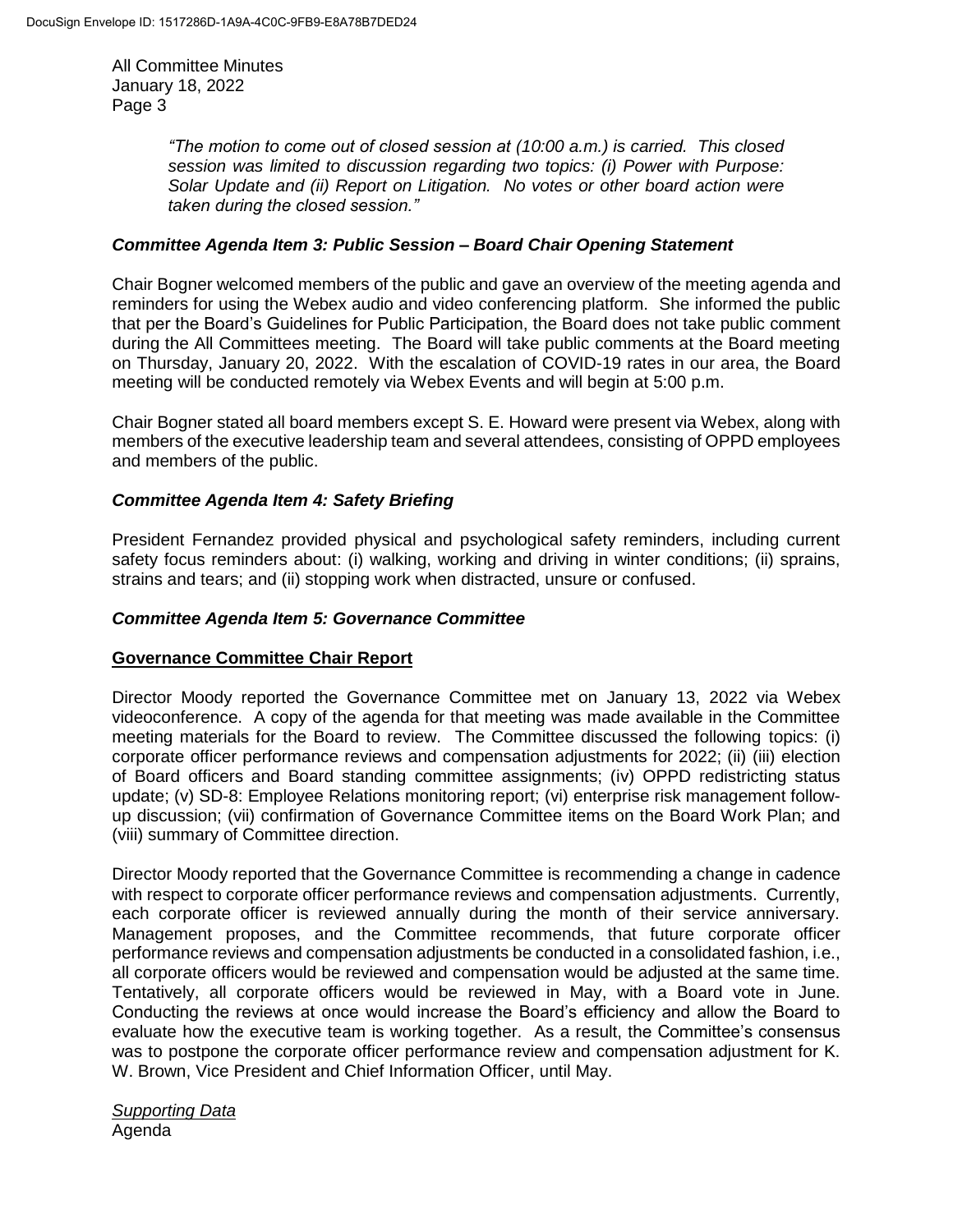#### **Election of Board Officers**

Chair Bogner explained that during the Board Governance Workshop in October 2021, and subsequent discussions, Board members expressed a desire to maintain consistency in Board officer leadership from 2021 to 2022.

S. M. Focht, Vice President – Corporate Strategy and Governance, presented the following facts:

- a. In accordance with Article I, Section 2, of the District's Bylaws, the Chair of the Board, the Vice Chair of the Board, the Secretary and the Treasurer of the District shall be elected by the Board, from among its members, at its regular January meeting. Such officers shall serve for a term of one year and until the election of their successors, and may be removed from office during such term only by the affirmative vote of not less than five Directors at a regular meeting of the Board or a special meeting called for that purpose.
- b. The Board proposes to elect the slate of officers listed on Exhibit A, effective January 20, 2022. Such officers shall serve for a term of one year and until the election of their successors or removal from office.

The Board proposed electing officers for 2022, as listed on Exhibit A, effective as of January 20, 2022, for a term of one year and until the election of their successor or removal from office. The Board was scheduled to vote on this matter at the January 20, 2022 meeting.

*Supporting Data* **Datasheet** Exhibit A – 2022 Board Officers **Resolution** 

#### **Board Standing Committee Assignments**

Chair Bogner explained that during the Board Governance Workshop in October 2021, and subsequent discussions, Board members expressed a desire to maintain some consistency in Board standing committee assignments in order to maintain continuity of work from year to year.

S. M. Focht, Vice President – Corporate Strategy and Governance, presented the following information:

- a. In accordance with Article III, Section 1, of the District's Bylaws, the Chair of the Board will appoint two or more Directors to each Standing Committee established in the Bylaws.
- b. The District Bylaws specify that the Board of Directors must concur with the Standing Committee assignments.

Chair Bogner will seek OPPD Board of Director concurrence of the 2022 Standing Committee assignments listed on Exhibit A. The Board was scheduled to vote on this matter at the January 20, 2022 meeting.

*Supporting Data* **Datasheet** Exhibit A – 2022 Board Standing Committee Assignments **Resolution**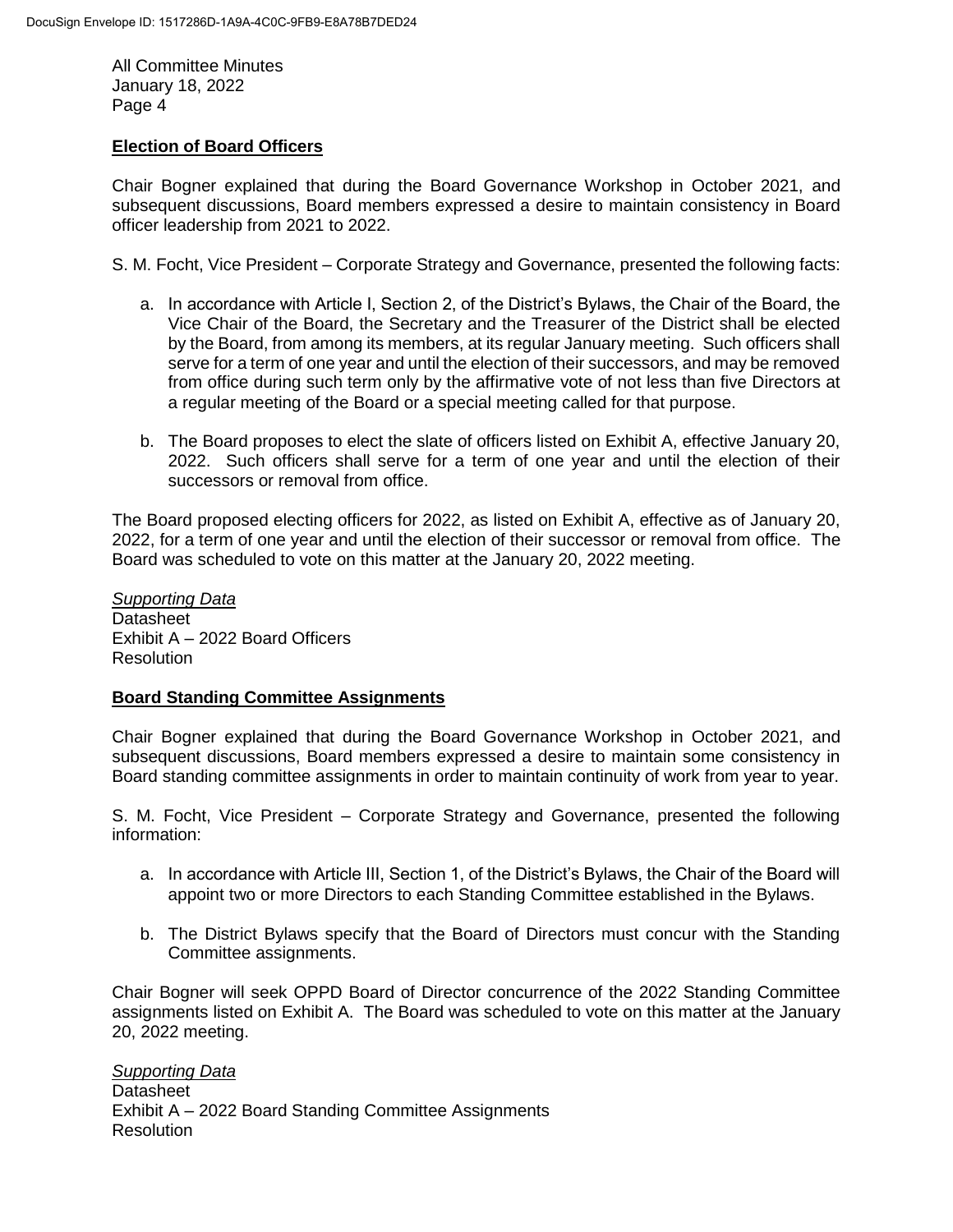# **SD-8: Employee Relations Monitoring Report**

M. V. Pinder, Senior Director Human Capital, presented the following facts to ensure full Board review, discussion and acceptance of SD-8: Employee Relations Monitoring Report.

- a. The first set of Board policies was approved by the Board on July 16, 2015. A second set of Board policies was approved by the Board on October 15, 2015.
- b. Each policy was evaluated and assigned to the appropriate Board Committee for oversight of the monitoring process.
- c. The Governance Committee is responsible for evaluating Board Policy SD-8: Employee Relations.
- d. The Governance Committee has reviewed the SD-8: Employee Relations Monitoring Report, as outlined on Exhibit A, and is recommending that OPPD be found sufficiently in compliance with the policy as stated.

Ms. Pinder presented the following:

- SD-8: Employee Relations Policy
- Legacy  $I^3$
- Employee Resource Groups and Communities of Practice
- Examples of how OPPD engages its workforce in personal and professional development
- Examples of how OPPD maintains and communicates written policies that define procedures and expectations for staff and provides for effective handing of grievances
- Examples of how OPPD bargains in good faith with the official agents of represented employees and complies with collective bargaining agreements
- Estimated Negotiations Timeline
- Example of OPPD's annual engagement survey and presentation of results to the Board
- Example of OPPD's annual report to the Board on OPPD's Affirmative Action Plan
- Reminder of the ongoing COVID-19 pandemic
- Recommendation

The Board and management discussed aspects of the report. The Governance Committee recommended Board approval of the 2021 SD-8: Employee Relations Monitoring Report. The Board was scheduled to vote on this matter at the January 20, 2022 meeting.

## *Supporting Data* **Datasheet** Exhibit A – Monitoring Report **Resolution**

# **Claim Settlement Report**

S. M. Focht, Vice President – Corporate Strategy and Governance, provided the following report of a claim settlement in excess of \$50,000.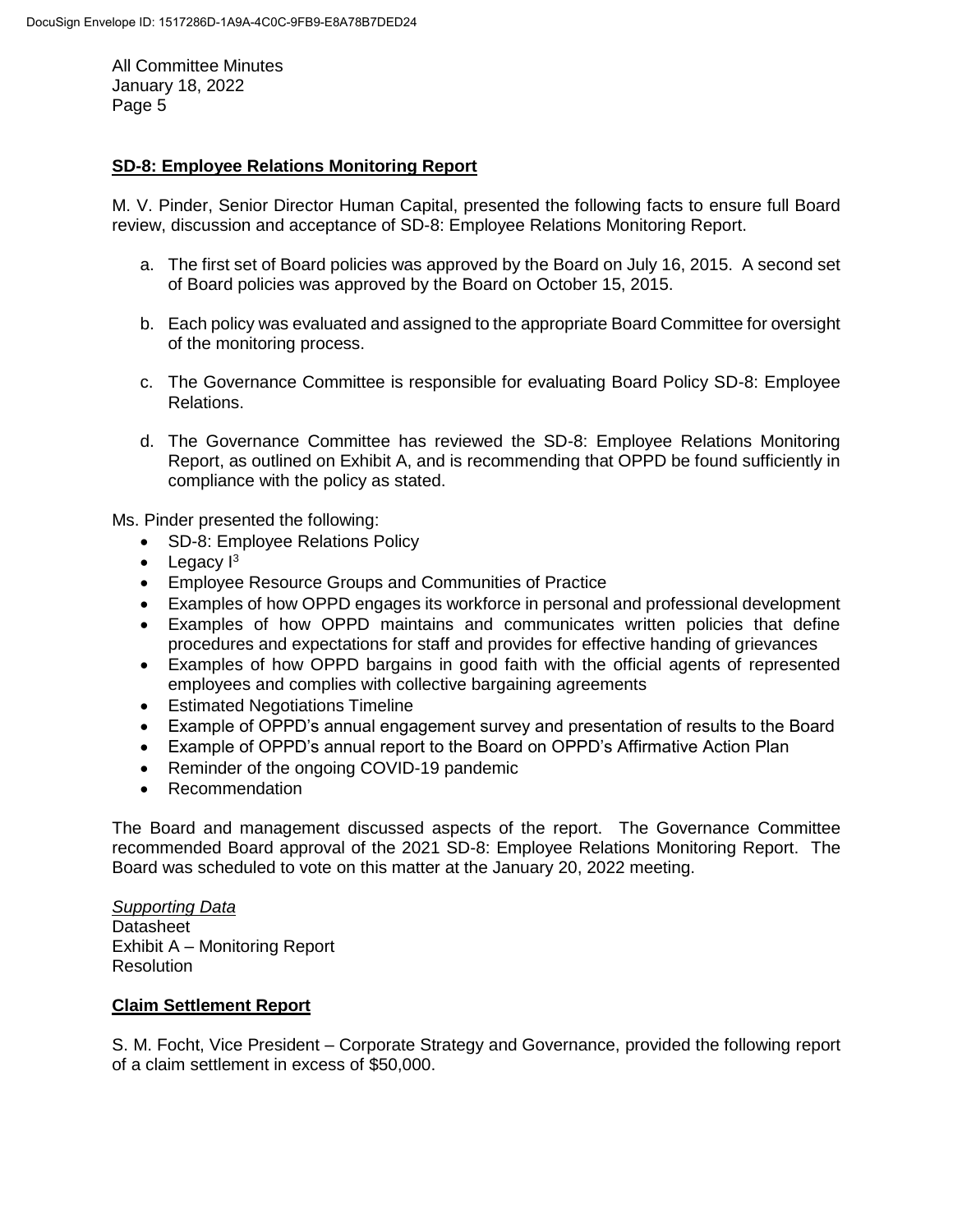- a. USIC is a utility locating company OPPD contracted with to locate OPPD's facilities. On December 31, 2020, the District concluded its contract with USIC and approximately 80 collect claims totaling about \$800,000 were outstanding.
- b. Nebraska State Statute §84-713 requires a report to the Board of Directors for the settlement of any claim in excess of \$50,000.
- c. The District and USIC have agreed to settle the pending claims in the amount of \$523,488.74 without any admission of liability by either party. The parties have entered into a written settlement of the claim.

*Supporting Data* **Datasheet** 

#### *Committee Agenda Item 6: Finance Committee*

#### **Finance Chair Report**

Director Yoder reported the Finance Committee met on January 7, 2022 via Webex videoconference. A copy of the agenda for that meeting was made available in the All Committee meeting materials for the Board to review. The Committee discussed: (i) pledged securities; (ii) revised investment policy for the OPPD retirement plan; (iii) cost of service study reflections; (iv) SD-2: Rates policy update; (v) Finance Committee process management; (vi) confirmation of Finance Committee items on the Board Work Plan; and (vii) summary of Committee direction.

Director Yoder reported that all Board members received a presentation from staff about the cost of service study.

*Supporting Data* Agenda

#### **Pledged Securities**

J. W. Thurber, Director Treasury and Financial Operations, presented the following report indicating the District's deposit balances held at financial institutions are sufficiently guaranteed.

- a. Nebraska statutes require that District balances held at financial institutions in excess of Federal Deposit Insurance Corporation ("FDIC") limits are sufficiently guaranteed with pledged securities.
- b. Exhibit A identifies financial institutions which have District funds on deposit and separately lists those financial institutions with balances above and below the FDIC limits.
- c. The District and its financial institutions monitor balances on a daily basis to ensure that sufficient levels of pledged securities are in place.

*Supporting Data* **Datasheet** Exhibit A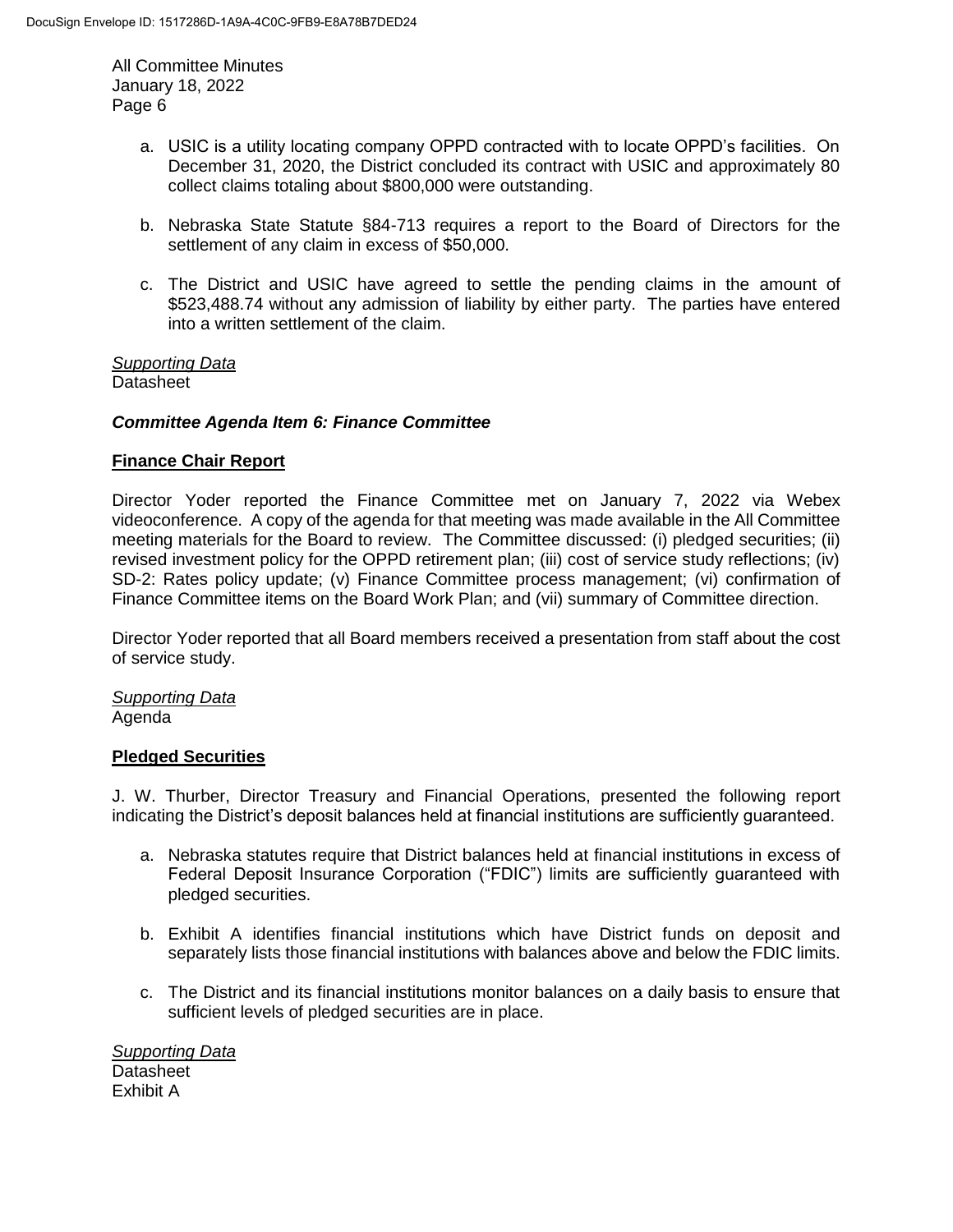# **Revised Investment Policy Statement for the OPPD Retirement Plan**

J. W. Thurber, Director Treasury and Financial Operations, presented the following facts to support Board of Directors approval of an updated Statement of Investment Policy for the OPPD Retirement Plan.

- a. The District retained Segal Marco Advisors, the District's Retirement Plan Consultant, to perform an Asset/Liability Study ("Study") for the Retirement Plan ("Plan"). The purpose of the Study was to evaluate the Plan's asset allocation in the context of its liabilities to determine if asset allocation changes should be considered. The Study provided a comprehensive framework for evaluating the Plan's current asset allocation relative to other potential asset allocations, including alternative asset classes, to determine if an alternative asset allocation would be more effective in meeting the Plan's liabilities and investment objectives.
- b. Numerous alternative asset classes were reviewed and screened with several new asset classes being included as options in the Study. Several Asset Allocation portfolios were modeled by Segal Marco Advisors and reviewed by the Trust Selection Committee. Segal Marco Advisors will present an overview of the Study and ultimate recommendation.
- c. The Trust Selection Committee is recommending several changes to the Statement of Investment Policy ("Policy"). Based on modeling results, recommended changes to the current investment portfolio are expected to provide higher average annual returns with a minimal increase in volatility than those forecasted for the current portfolio. The Policy has been updated to reflect the proposed changes. Primary changes to the Policy include:
	- 1. One new asset class has been added.
	- 2. One current asset class has been removed.
	- 3. Asset allocation targets and ranges have been revised.

Mr. J. C. Boucek of Segal Marco Advisors presented the following asset/liability summary and recommended investment policy changes:

- Introduction
- Much Happened in 2021
- Private/Opportunistic Credit Overview
- Private/Opportunistic Credit Versus Public Credit
- Next Steps

The Board, management, and Segal Marco Advisors discussed a variety of issues and next steps. The Finance Committee recommended Board approval of the updated Statement of Investment Policy for the OPPD Retirement Plan. The Board was scheduled to vote on this matter at the January 20, 2022 meeting.

## *Supporting Data*

**Datasheet** Redline and clean versions of the revised Statement of Investment Policy for the Omaha Public Power District Retirement Plan Resolution Segal Marco Advisors Presentation

The Board took a break for lunch at 11:53 a.m. and reconvened at 12:20 p.m.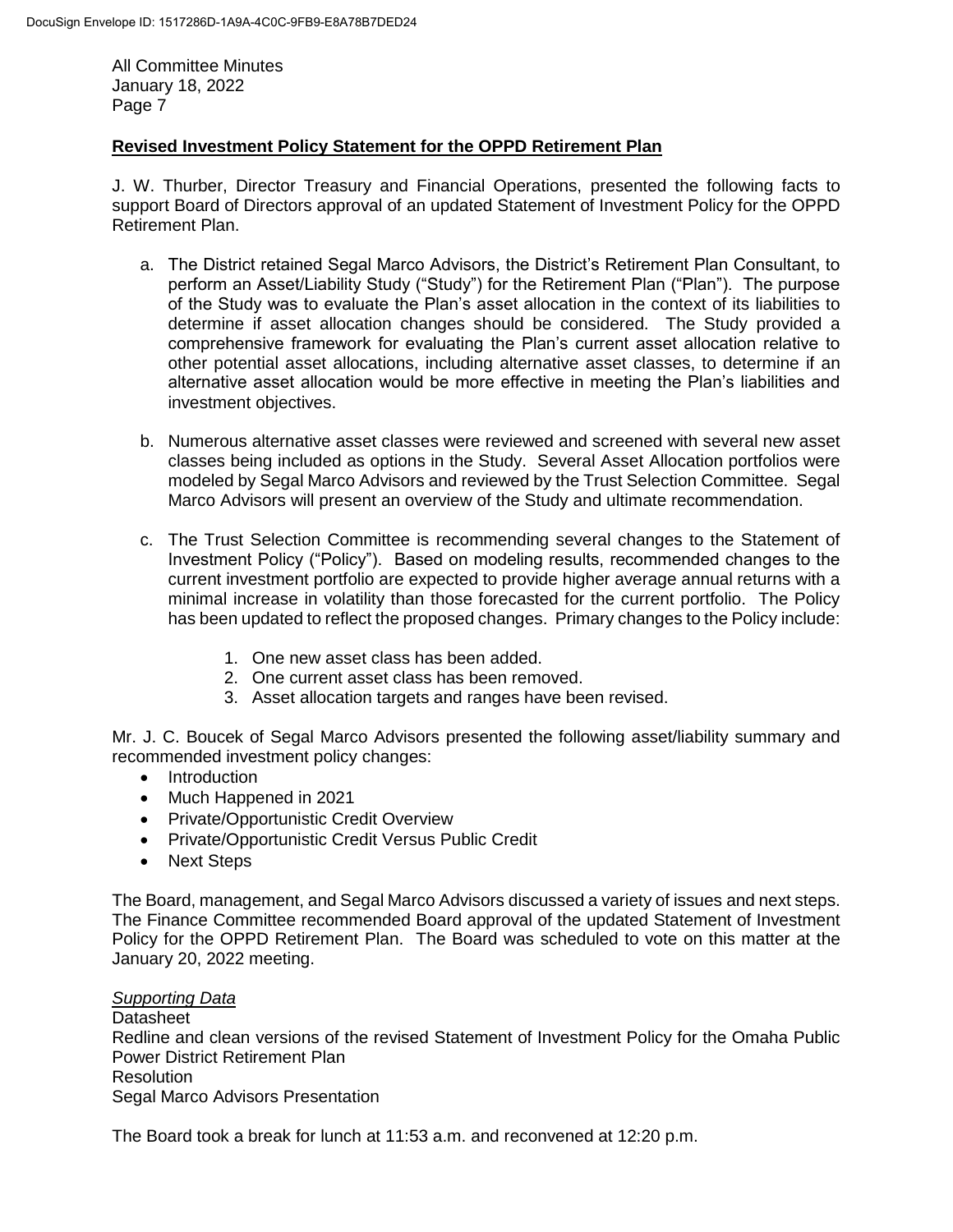## *Committee Agenda Item 7: System Management & Nuclear Oversight Committee*

## **System Management & Nuclear Oversight Committee Chair Report**

Director Williams reported the System Committee met on January 5, 2022 via Webex videoconference. A copy of the agenda for that meeting was made available in the All Committee meeting materials for the Board to review. The Committee discussed: (i) SD-9: Resource Planning potential revisions; (ii) SD-6: Safety monitoring report; (iii) Integrated Resource Plan (IRP) and decarbonization milestones; (iv) confirmation of System Committee items on the Board Work Plan; (v) summary of committee direction.

#### *Supporting Data*

Agenda

### **Integrated Resource Plan (IRP) Status Update**

B. R. Underwood, Senior Director System Transformation, presented a schedule of upcoming milestones for the District's integrated resource plan (IRP) and decarbonization strategic initiative.

The IRP is a legal requirement that outlines a utility's generation changes to meet customer demands over time. OPPD prepares, files, and publishes an IRP every five years with the Western Area Power Administration (WAPA) as a result of OPPD's long-term contract to receive hydroelectric power from WAPA. OPPD will post the IRP for public review and comment from January 21 through February 20. The public also is invited to attend a virtual presentation of the IRP on February 3. OPPD will finalize and submit the IRP on February 28.

Mr. Underwood also provided information on upcoming public presentations on decarbonization, including a community and internal operations work stream summary at the March 15 All Committees meeting and advanced feasibility studies later in 2022.

*Supporting Data* Presentation Slide

#### **SD-6: Safety Monitoring Report**

K. S. McCormick, Senior Director Safety & Technical Training, presented the following facts to ensure full Board review, discussion and acceptance of SD-6: Safety Monitoring Report.

- a. The first set of Board policies was approved by the Board on July 16, 2015. A second set of Board policies was approved by the Board on October 15, 2015.
- b. Each policy was evaluated and assigned to the appropriate Board Committee for oversight of the monitoring process.
- c. The System Management & Nuclear Oversight Committee is responsible for evaluating Board Policy SD-6: Safety.
- d. The System Management & Nuclear Oversight Committee has reviewed the SD-6: Safety Monitoring Report, as outlined on Exhibit A, and is recommending that OPPD be found to be sufficiently in compliance with the policy as stated.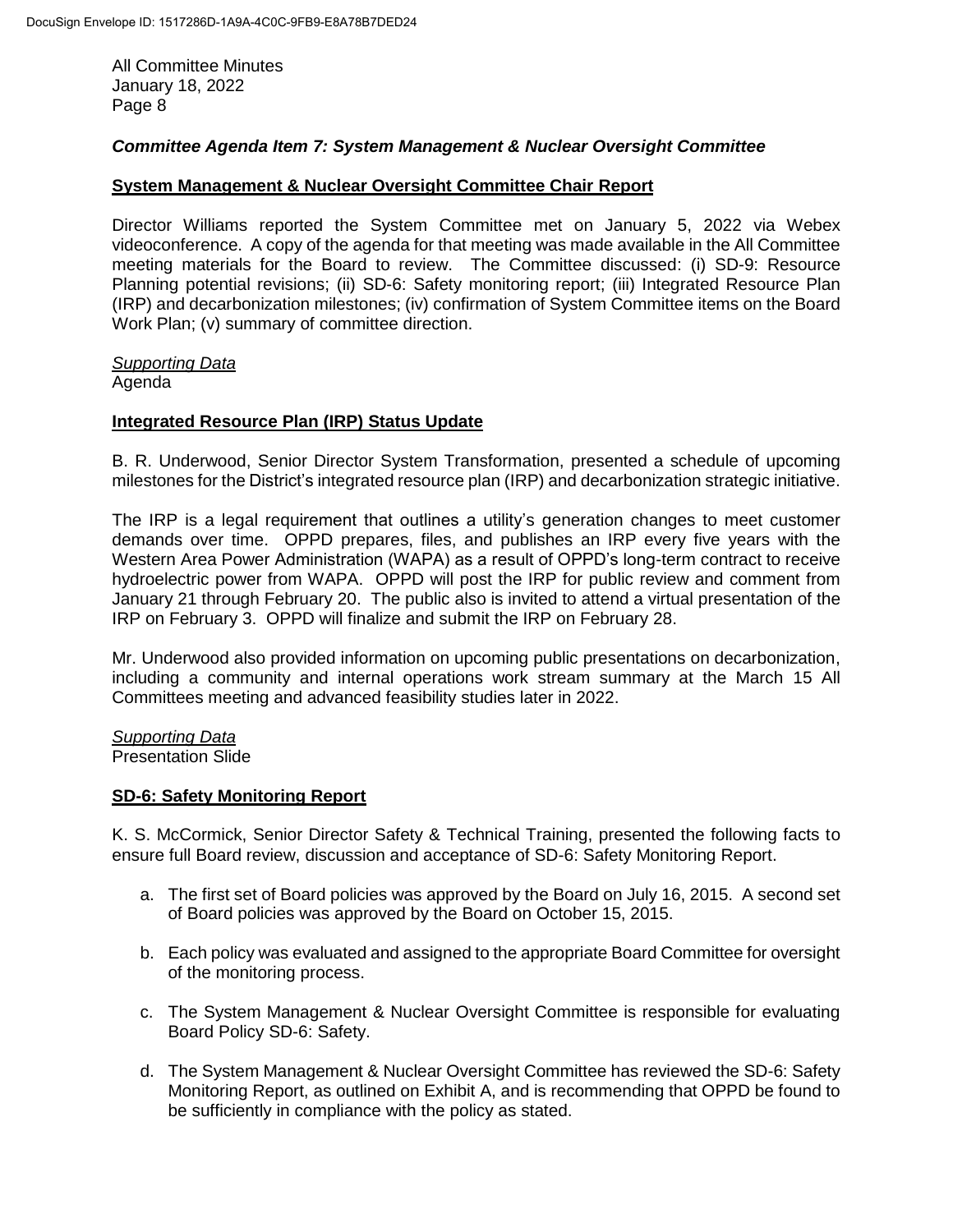Mr. McCormick presented the following:

- SD-6: Safety Policy
- Terms and Definitions
	- $\circ$  Days Away Restricted or Transferred (DART) The rate is calculated by multiplying the number of DART cases times 200,000 divided by the hours worked.
	- $\circ$  Preventable Vehicle Incident Rate (PVIR) The rate is calculated by multiplying the number of PVIR cases times 1,000,000 divided by the miles driven.
- Awards 2021 Nebraska's Safest Companies from National Safety Council Nebraska and APPA Safety Award of Excellence
- Corporate DART Rate by Year 2010 2021
- Corporate PVIR Rate by Year 2010 2021
- Contractor Safety Initiative
- Recommendation

The Board and management team discussed aspects of the report. The System Management & Nuclear Oversight Committee recommended Board approval of the 2021 SD-6: Safety Monitoring Report. The Board was scheduled to vote on this matter at the January 20, 2022 meeting.

*Supporting Data* **Datasheet** Exhibit A – Monitoring Report **Resolution** 

# **Award RFP No. 5933 15kV Metalclad Switchgear Cubicles and Switchgear Enclosure**

T. R. Via, Chief Operating Officer and Vice President – Utility Operations, presented the following facts to support Board of Directors authorization to award Request for Proposal (RFP) 5933 for procurement of 15kV metalclad switchgear and enclosure to support load growth and reliability at an existing 161kV substation in Saunders County.

- a. Expansion of this substation supports load growth and reliability in the Saunders County area.
- b. Procurement includes 15kV metalclad switchgear and switchgear enclosure including site installation.
- c. Three (3) proposals were received; one (1) is legally and two (2) technically responsive.
- d. Equipment is scheduled to be delivered in July 2022.
- e. Harold K. Scholz Company proposal was evaluated as the lowest and best bid.

Management recommended authorization by the Board to award RFP No. 5933, 15kV Metalclad Switchgear Cubicles and Switchgear Enclosure, to Harold K. Scholz Company in the amount of Five Hundred Forty-Five Thousand Dollars and Zero Cents (\$545,000.00). The Board was scheduled to vote on this matter at the January 20, 2022 meeting.

*Supporting Data* **Datasheet** Analysis of Proposals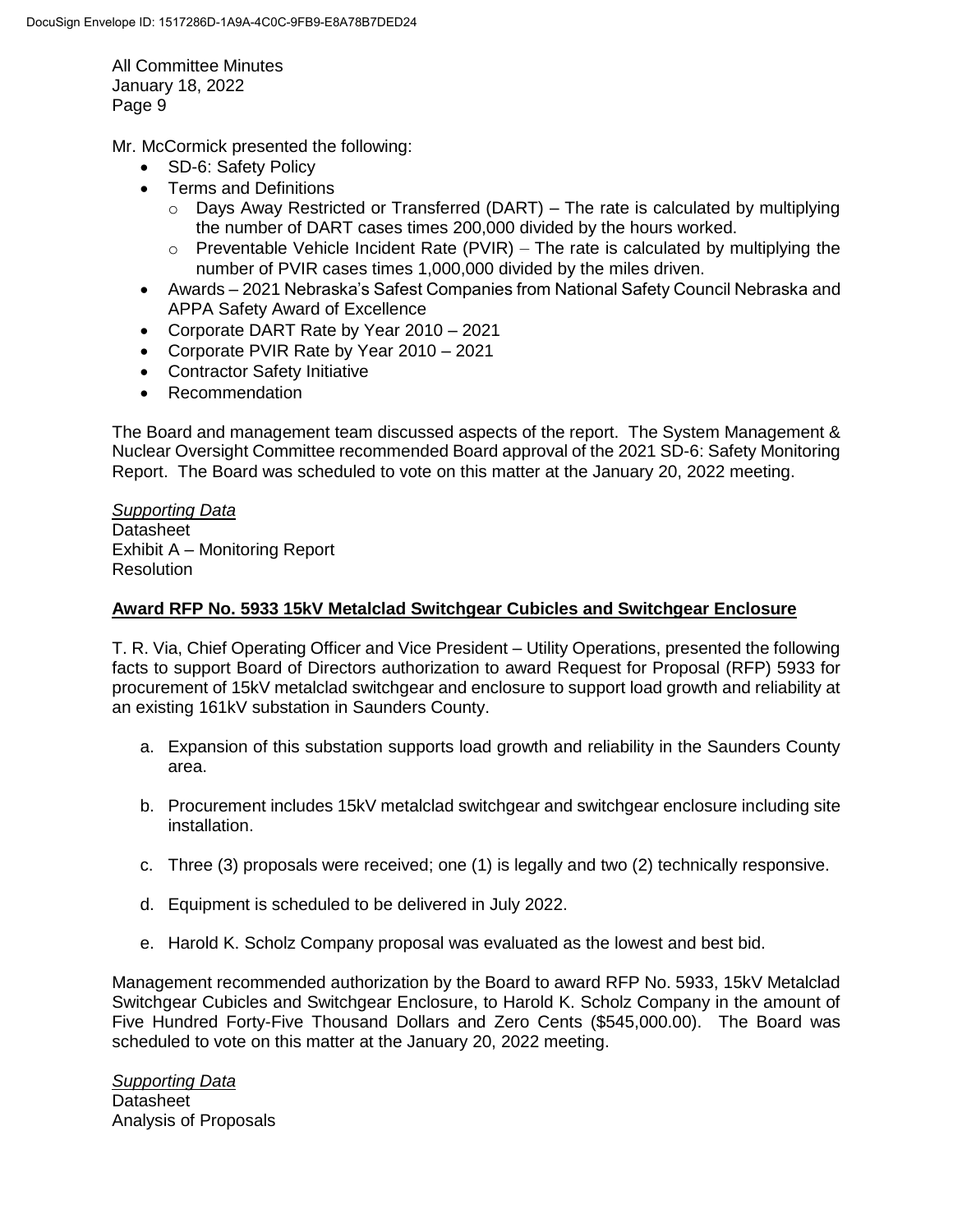Tabulation of Bids Legal Opinion **Resolution** Photos

#### **Award RFP No. 5936 Spring 2022 Transmission Construction**

T. R. Via, Chief Operating Officer and Vice President – Utility Operations, presented the following facts to support Board of Directors authorization to award a contract for construction services regarding transmission system modifications, which consist of a transmission line relocation for the City of Omaha and fourteen (14) maintenance replacement structures.

- a. Fourteen (14) wood 345kV structures were identified by the Asset Management and Maintenance Optimization team to be nearing the end of their useful life and will be replaced.
- b. A 1.2 mile relocation of a 69kV transmission line is required to support a City of Omaha road widening project.
- c. Construction labor includes the following:
	- 1. Foundation construction, structure erection, and structure framing.
	- 2. Installation of conductor, shield wire, and fiber optic ground wire.
	- 3. Removal of existing structures, conductor, shield wires, and transmission line hardware.
- d. Two (2) proposals were received. Both proposals are legally and technically responsive.
- e. Construction will begin March 2022 and conclude May 2022.
- f. The proposal from Watts Electric Company was evaluated as the lowest and best bid.

Management recommended authorization by the Board to award a labor contract to Watts Electric Company for the evaluated amount of Seven Hundred Sixty-Two Thousand, Nine Hundred Fifty-Six Dollars and Thirty-Eight cents (\$762,956.38) based on the evaluation of RFP No. 5936 – "Spring 2022 Transmission Construction" for the procurement of construction services as described above. The Board was scheduled to vote on this matter at the January 20, 2022 meeting.

*Supporting Data* **Datasheet** Analysis of Proposals Tabulation of Bids Legal Opinion **Resolution** Photos

#### **Nuclear Oversight Committee Report**

T. S. Uehling, Sr. Director FCS Decommissioning, reported the Nuclear Oversight Committee provides a regular oversight of items related to the Fort Calhoun Station (FCS) nuclear plant. In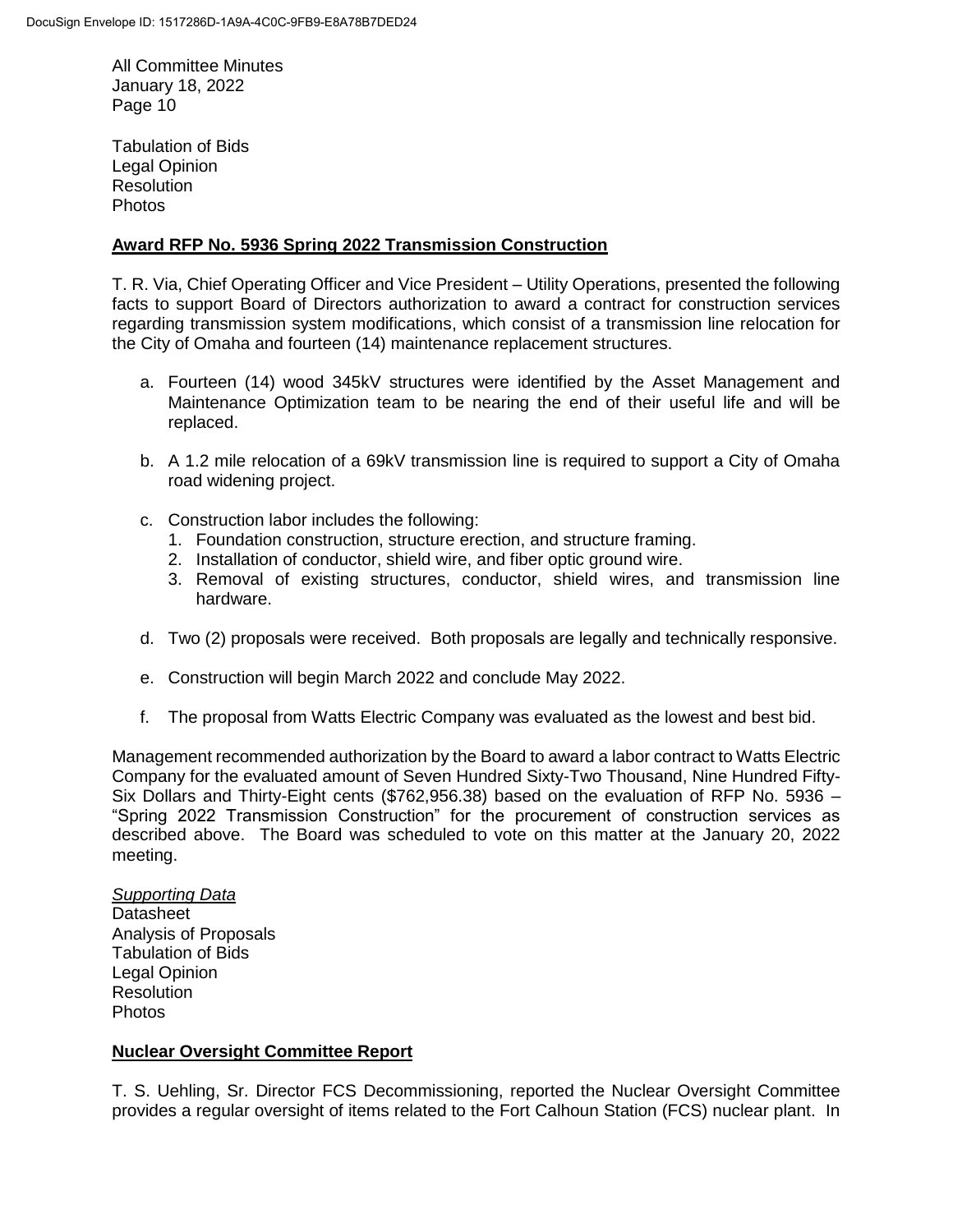addition to safe and secure dry cask storage of fuel, the required Preventative Maintenance tasks and Surveillance Tests, the following major decommissioning activities were conducted:

- Reactor vessel internal segmentation activities continue. Prior to the break for the holidays, the team completed 50% of the upper core barrel vertical cuts and several of the Control Element Assembly (CEA) shroud cuts. The cut rate is meeting schedule projections, with about 10% of the total cuts complete.
- The installation and testing of the rail and gantry system in the Containment Waste Structure (CWS) has been completed. This system will be used to move equipment and materials into and out of containment throughout the next few years.
- Demolition of the interior of the turbine building is progressing well. Prior to the holiday break, the team focused on clearing support systems and materials from the building. Early in 2022, the primary focus will shift to removing the turbine generator, condenser, and the robust turbine pedestal which held the turbine generator system securely in place during operation.

# *Supporting Data*

Datasheet Photos of reactor vessel internal segmentation

# *Committee Agenda Item 8: Public Information Committee*

## **Public Information Committee Chair Report**

Director Mollhoff reported the Public Information Committee met on January 11, 2022 via Webex videoconference. A copy of the agenda for that meeting was made available in the All Committee meeting materials for the Board to review. The Committee discussed: (i) legislative and regulatory affairs update; (ii) customer trends quarterly update; (iii) confirmation of Public Information Committee items on the Board Work Plan; and (iv) summary of committee direction.

#### *Supporting Data* Agenda

# **Customer Trends Update**

Due to time, the quarterly update on customer trends and energy assistance was not presented during the meeting. The report was posted on oppd.com.

- 1. The Board requested that management provide regular reports on the progress of customer programs and trends.
- 2. Customer accounts receivable balances have normalized in 2021.
- 3. Management provided an update on aged debt and related trends as of December 31, 2021.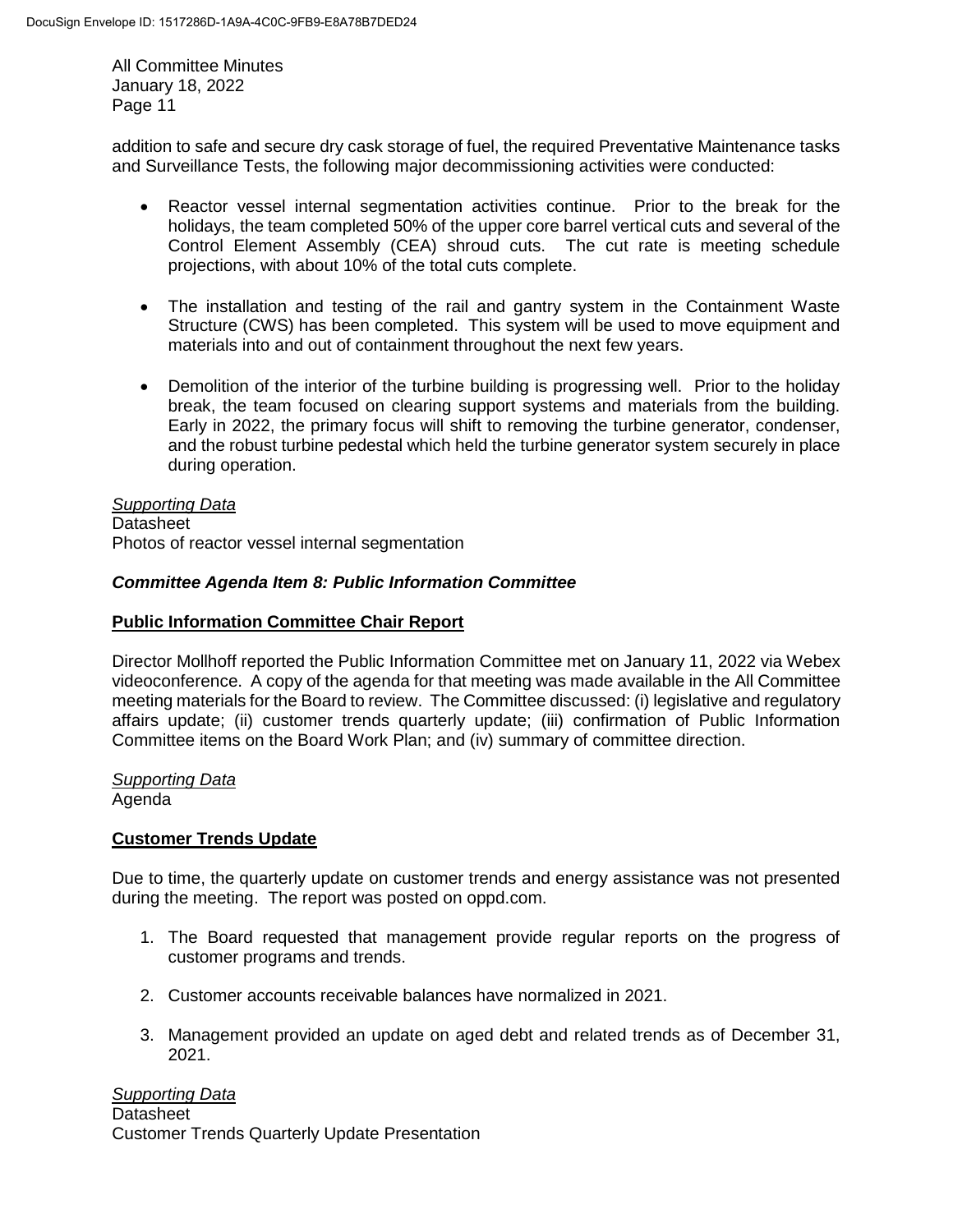## **Legislative and Regulatory Update**

L. A. Olson, Vice President – Public Affairs, provided an update on 2022 state and federal legislative matters and regulatory matters.

- a. Nebraska's 107th Legislature 2<sup>nd</sup> session began on January 5, 2022 and ends on April 20, 2022.
- b. The 117<sup>th</sup> Congress began on January 3, 2021 and is expected to end January 3, 2023.
- T. R. O'Brien, Director Economic Development and External Relations, presented the following:
	- State Legislative Update
		- o 2022 Nebraska Legislative Calendar
		- o Speaker Scheduling of Bills
		- o Bills and Hearings
		- o Possible Legislation
		- o 2021 Carryover Bills
		- o 2021 Carrover Legislation
		- o Federal Legislative Update
	- Federal Legislative Update

The Board and management team discussed a variety of legislative issues throughout the presentation.

*Supporting Data* **Datasheet** Legislative Update Presentation

The Board took a break at 1:20 p.m. and reconvened at 1:30 p.m.

#### **Customer Owned Generation (COG) Program Update**

J. A. Comstock, Vice President – Customer Service, provided the following facts regarding the Customer Owned Generation (COG) program.

- a. OPPD implemented significant improvements to the COG application and interconnection process in April 2020 and continues to use feedback from customers, contractors, employees and other stakeholders to improve the process.
- b. Since April 2020, OPPD has implemented information campaigns to provide accurate COG information for the benefit of our customers.
- c. The COG annual application volume has increased rapidly growing from 20 in 2019 to 544 in 2021. This growth is not expected to slow in 2022.
- d. A COG Trade Ally Program is being rolled out this month to improve alignment and education among key external stakeholders.

K. R. Estee, Customer Alternative Energy Solutions Manager, presented the following:

- COG Process Improvements to Date
- Summary of Key Process Metrics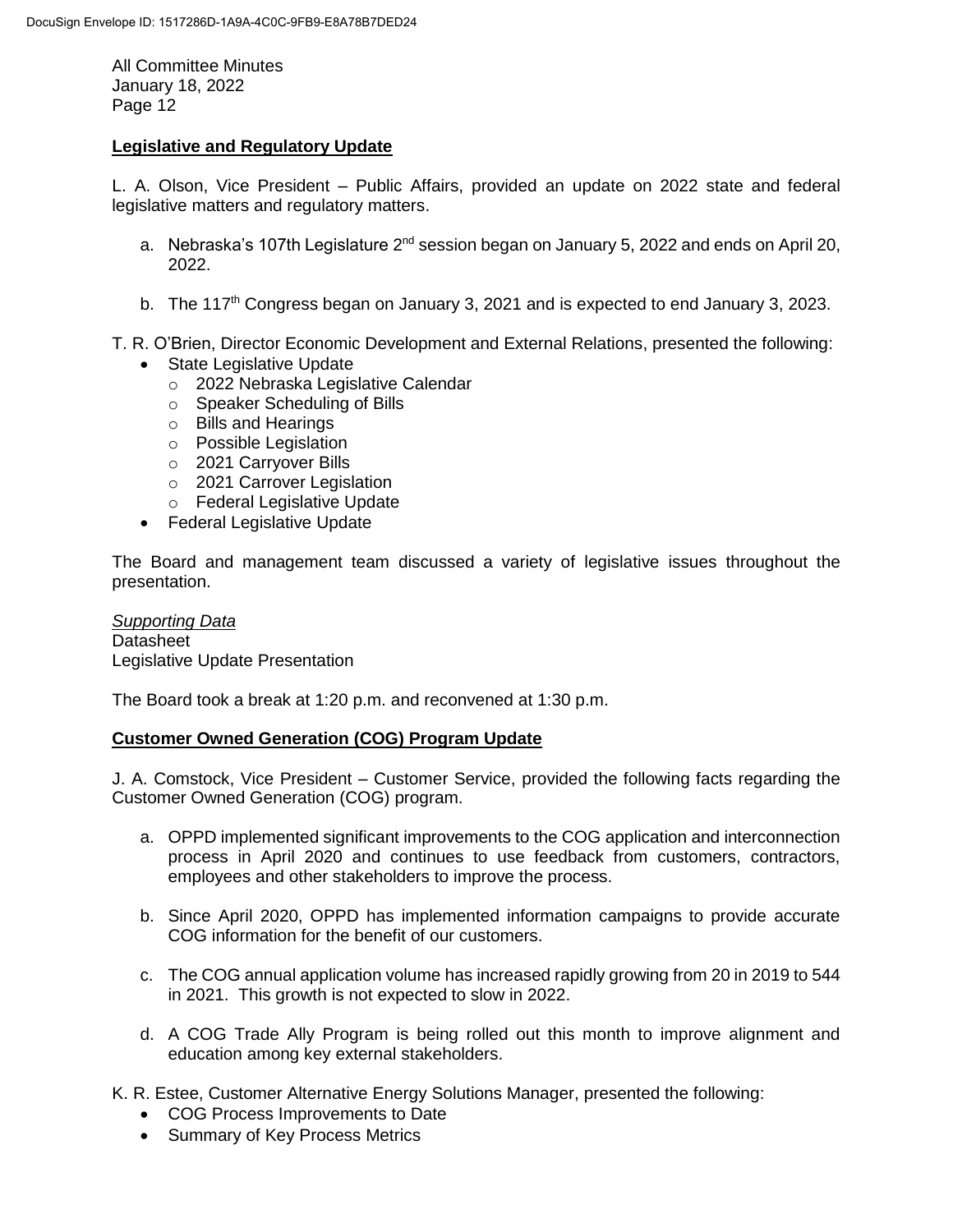- Key Process Metric: Technical Review Duration
- Key Process Metric: Witness Test Duration
- COG Trade Ally Program
- Next Steps

The Board and management team discussed all aspects of the presentation.

*Supporting Data* **Datasheet Presentation** 

#### *Committee Agenda Item 9: Other Business*

#### **Confirmation of Board Meeting Agenda**

The Board members reviewed and confirmed the agenda for the Board meeting on Thursday, January 20, 2022, which will be conducted remotely via Webex audio and video conference at 5:00 p.m.

#### **Review of Board Work Plan**

The Board members reviewed and discussed the topics on the Board Work Plan and process.

### **Power with Purpose: Turtle Creek Station and Standing Bear Lake Station Generation and Energy Delivery Report**

T. R. Via, Chief Operating Officer and Vice President – Utility Operations, provided the following updates on the Power with Purpose projects for January 2022.

### FUEL SUPPLY FACTS

- 1. Natural gas supply infrastructure design and planning is underway by Northern Natural Gas (NNG) for the Turtle Creek Station.
- 2. Natural gas infrastructure and supply agreements coordinated with a land lease have been executed with Metropolitan Utilities District (MUD) for Standing Bear Lake Station, and MUD has initiated design and planning for gas supply infrastructure.

#### TURTLE CREEK & STANDING BEAR LAKE FACTS

- 1. Engineering and procurement activities are in progress and construction activities are being planned by Zachry Group, as the Engineer, Procure, and Construct (EPC) vendor for both the Turtle Creek and Standing Bear Lake Stations' generation facilities and substation infrastructure.
- 2. Preliminary grading continues at both Turtle Creek Station and Standing Bear Lake Station. Associated technical assessments of both project sites continue in parallel with the grading.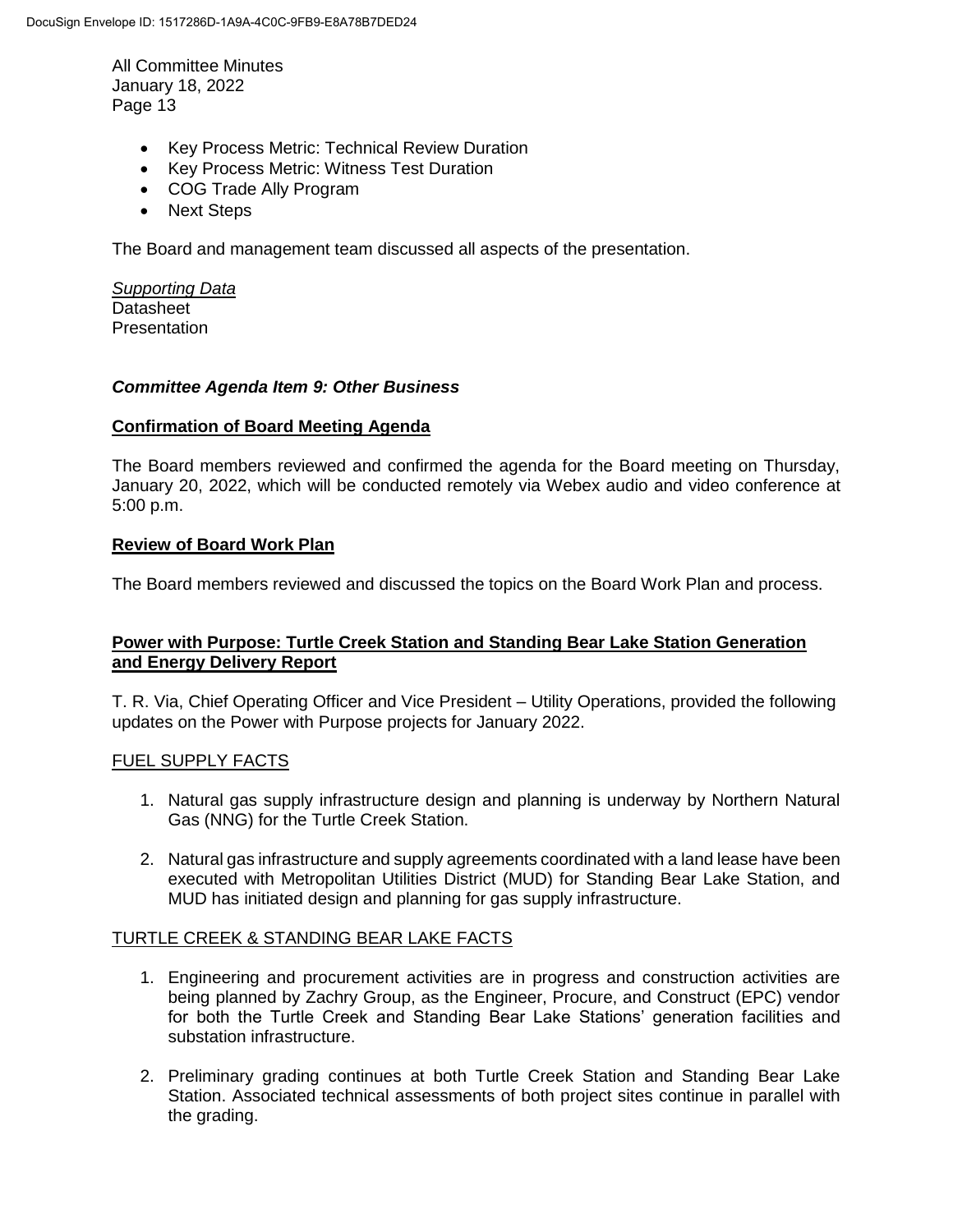#### ENERGY DELIVERY FACTS

- 1. Easement negotiations for the Sarpy Southwest Transmission Project (SSWTP) are in progress with approximately half of the landowners receiving offers by the end of December.
- 2. Material contracts for the SSWTP and associated network upgrades have been awarded and detailed fabrication and delivery schedules are being finalized with suppliers. The transmission construction Request for Proposal (RFP) has been issued with an anticipated award in late January.

M. A. Walker, Manager Construction Management, presented the following updates for Turtle Creek Station and Standing Bear Lake Station:

- Generation Project and Fuel Supply Update
- Major Equipment
- Standing Bear Lake Station Preliminary Grading
- Turtle Creek Station Preliminary Grading

*Supporting Data* **Datasheet Presentation** 

### **Resolution of Appreciation for J. A. Comstock, Vice President – Customer Service**

Chair Bogner announced that Juli Comstock, Vice President of Customer Service, would retire at the end of the month after more than 30 years of service. She explained that Ms. Comstock would not be able to attend the Board meeting on Thursday, January 20, so the Board would take the time now to recognize her for her service to the District.

Ms. Hinners read the following:

*"WHEREAS, Juli A. Comstock, Vice President Customer Service of the Omaha Public Power District (OPPD), will conclude her service at OPPD on February 1, 2022, after more than 33 years of service; and*

*WHEREAS, on October 17, 1988, Ms. Comstock joined OPPD as an Accounting Clerk in the Financial Services Division. She joined the Customer Service Division on September 16, 1995 and assumed roles of increasing responsibilities throughout her tenure in that Division including as Manager – Customer Operations Technology and Division Manager – Customer Service Operations. She was promoted to Vice President Customer Service on July 1, 2015; and*

*WHEREAS, Ms. Comstock has been an exemplary leader in the development and implementation of OPPD's vision, mission, core values, and strategic directives in service to the District; and*

*WHEREAS, Ms. Comstock significantly contributed to the development and implementation of systems and policies that enabled OPPD to conduct its activities safely, lawfully, and ethically; and*